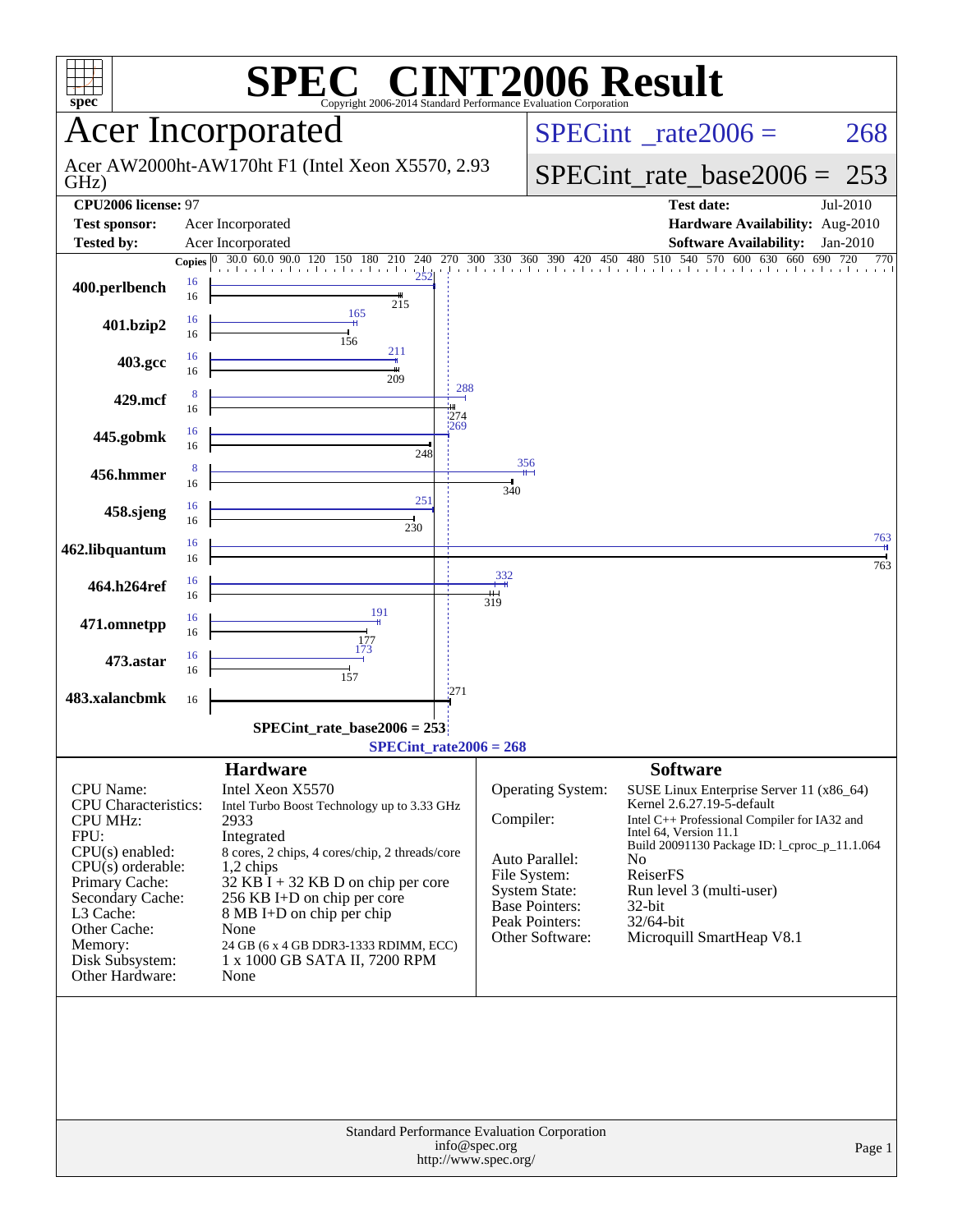

### Acer Incorporated

Acer AW2000ht-AW170ht F1 (Intel Xeon X5570, 2.93

SPECint rate $2006 = 268$ 

## [SPECint\\_rate\\_base2006 =](http://www.spec.org/auto/cpu2006/Docs/result-fields.html#SPECintratebase2006) 253

#### GHz)

**[CPU2006 license:](http://www.spec.org/auto/cpu2006/Docs/result-fields.html#CPU2006license)** 97 **[Test date:](http://www.spec.org/auto/cpu2006/Docs/result-fields.html#Testdate)** Jul-2010 **[Test sponsor:](http://www.spec.org/auto/cpu2006/Docs/result-fields.html#Testsponsor)** Acer Incorporated **[Hardware Availability:](http://www.spec.org/auto/cpu2006/Docs/result-fields.html#HardwareAvailability)** Aug-2010

**[Tested by:](http://www.spec.org/auto/cpu2006/Docs/result-fields.html#Testedby)** Acer Incorporated **[Software Availability:](http://www.spec.org/auto/cpu2006/Docs/result-fields.html#SoftwareAvailability)** Jan-2010

#### **[Results Table](http://www.spec.org/auto/cpu2006/Docs/result-fields.html#ResultsTable)**

|                    | <b>Base</b>   |                |       |                                                                                                          |       |                |            | <b>Peak</b>   |                |              |                |              |                |              |
|--------------------|---------------|----------------|-------|----------------------------------------------------------------------------------------------------------|-------|----------------|------------|---------------|----------------|--------------|----------------|--------------|----------------|--------------|
| <b>Benchmark</b>   | <b>Copies</b> | <b>Seconds</b> | Ratio | <b>Seconds</b>                                                                                           | Ratio | <b>Seconds</b> | Ratio      | <b>Copies</b> | <b>Seconds</b> | <b>Ratio</b> | <b>Seconds</b> | <b>Ratio</b> | <b>Seconds</b> | <b>Ratio</b> |
| 400.perlbench      | 16            | 722            | 216   | 735                                                                                                      | 213   | 728            | <b>215</b> | 16            | 621            | 252          | 622            | 251          | 617            | 253          |
| 401.bzip2          | 16            | 998            | 155   | 987                                                                                                      | 156   | 987            | <b>156</b> | 16            | 953            | 162          | 933            | 166          | 933            | 165          |
| $403.\mathrm{gcc}$ | 16            | 606            | 212   | 618                                                                                                      | 208   | 615            | 209        | 16            | 611            | 211          | 618            | 208          | 611            | 211          |
| $429$ .mcf         | 16            | 532            | 274   | 538                                                                                                      | 271   | 529            | 276        | 8             | 254            | 287          | 254            | 288          | 253            | 288          |
| $445$ .gobmk       | 16            | 680            | 247   | 677                                                                                                      | 248   | 675            | 249l       | 16            | 625            | 269          | 624            | 269          | 624            | 269          |
| 456.hmmer          | 16            | 439            | 340   | 438                                                                                                      | 341   | 440            | 339        | 8             | 204            | 366          | 209            | 356          | 211            | 353          |
| $458$ .sjeng       | 16            | 843            | 230   | 845                                                                                                      | 229   | 844            | <b>230</b> | 16            | 772            | 251          | 769            | 252          | 772            | 251          |
| 462.libquantum     | 16            | 435            | 762   | 435                                                                                                      | 763   | 434            | 763I       | 16            | 436            | 760          | 434            | 763          | 434            | 764          |
| 464.h264ref        | 16            | 1087           | 326   | 1123                                                                                                     | 315   | 1110           | 319        | 16            | 1057           | 335          | 1067           | 332          | 1103           | 321          |
| 471.omnetpp        | 16            | 566            | 177   | 566                                                                                                      | 177   | 565            | 177        | 16            | 523            | 191          | 523            | <b>191</b>   | 532            | 188          |
| $473$ . astar      | 16            | 714            | 157   | 715                                                                                                      | 157   | 716            | 157        | 16            | 649            | 173          | 650            | 173          | 650            | <u>173</u>   |
| 483.xalancbmk      | 16            | 408            | 271   | 408                                                                                                      | 271   | 408            | 270        | 16            | 408            | 271          | 408            | 271          | 408            | 270          |
|                    |               |                |       | Results appear in the order in which they were run. Bold underlined text indicates a median measurement. |       |                |            |               |                |              |                |              |                |              |

#### **[Submit Notes](http://www.spec.org/auto/cpu2006/Docs/result-fields.html#SubmitNotes)**

The config file option 'submit' was used. numactl was used to bind copies to the cores

#### **[Operating System Notes](http://www.spec.org/auto/cpu2006/Docs/result-fields.html#OperatingSystemNotes)**

'ulimit -s unlimited' was used to set the stack size to unlimited prior to run

#### **[General Notes](http://www.spec.org/auto/cpu2006/Docs/result-fields.html#GeneralNotes)**

Binaries were compiled on SLES 10 with Binutils 2.18.50.0.7.20080502

 The Acer AW2000h-AW170h F1, Gateway GW2000h-GW170h F1, Acer AW2000ht-AW170ht F1 and Gateway GW2000ht-GW170ht F1 are electronically equivalent. This result was measured on Gateway GW2000ht-GW170ht F1.

### **[Base Compiler Invocation](http://www.spec.org/auto/cpu2006/Docs/result-fields.html#BaseCompilerInvocation)**

[C benchmarks](http://www.spec.org/auto/cpu2006/Docs/result-fields.html#Cbenchmarks): [icc -m32](http://www.spec.org/cpu2006/results/res2010q3/cpu2006-20100802-12816.flags.html#user_CCbase_intel_icc_32bit_5ff4a39e364c98233615fdd38438c6f2)

[C++ benchmarks:](http://www.spec.org/auto/cpu2006/Docs/result-fields.html#CXXbenchmarks) [icpc -m32](http://www.spec.org/cpu2006/results/res2010q3/cpu2006-20100802-12816.flags.html#user_CXXbase_intel_icpc_32bit_4e5a5ef1a53fd332b3c49e69c3330699)

> Standard Performance Evaluation Corporation [info@spec.org](mailto:info@spec.org) <http://www.spec.org/>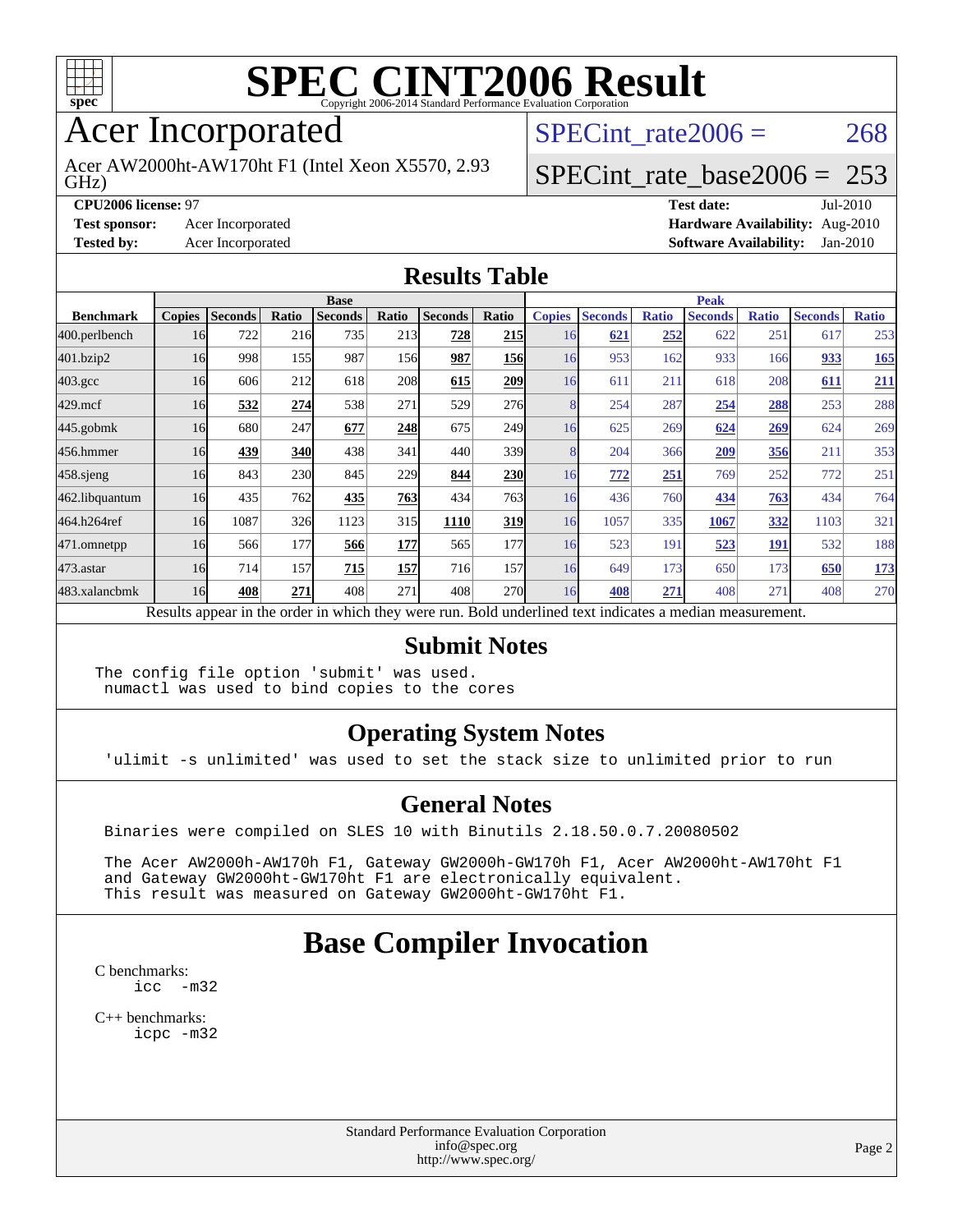

### Acer Incorporated

GHz) Acer AW2000ht-AW170ht F1 (Intel Xeon X5570, 2.93 SPECint rate $2006 = 268$ 

[SPECint\\_rate\\_base2006 =](http://www.spec.org/auto/cpu2006/Docs/result-fields.html#SPECintratebase2006) 253 **[CPU2006 license:](http://www.spec.org/auto/cpu2006/Docs/result-fields.html#CPU2006license)** 97 **[Test date:](http://www.spec.org/auto/cpu2006/Docs/result-fields.html#Testdate)** Jul-2010

**[Test sponsor:](http://www.spec.org/auto/cpu2006/Docs/result-fields.html#Testsponsor)** Acer Incorporated **[Hardware Availability:](http://www.spec.org/auto/cpu2006/Docs/result-fields.html#HardwareAvailability)** Aug-2010 **[Tested by:](http://www.spec.org/auto/cpu2006/Docs/result-fields.html#Testedby)** Acer Incorporated **[Software Availability:](http://www.spec.org/auto/cpu2006/Docs/result-fields.html#SoftwareAvailability)** Jan-2010

#### **[Base Portability Flags](http://www.spec.org/auto/cpu2006/Docs/result-fields.html#BasePortabilityFlags)**

 400.perlbench: [-DSPEC\\_CPU\\_LINUX\\_IA32](http://www.spec.org/cpu2006/results/res2010q3/cpu2006-20100802-12816.flags.html#b400.perlbench_baseCPORTABILITY_DSPEC_CPU_LINUX_IA32) 462.libquantum: [-DSPEC\\_CPU\\_LINUX](http://www.spec.org/cpu2006/results/res2010q3/cpu2006-20100802-12816.flags.html#b462.libquantum_baseCPORTABILITY_DSPEC_CPU_LINUX) 483.xalancbmk: [-DSPEC\\_CPU\\_LINUX](http://www.spec.org/cpu2006/results/res2010q3/cpu2006-20100802-12816.flags.html#b483.xalancbmk_baseCXXPORTABILITY_DSPEC_CPU_LINUX)

**[Base Optimization Flags](http://www.spec.org/auto/cpu2006/Docs/result-fields.html#BaseOptimizationFlags)**

[C benchmarks](http://www.spec.org/auto/cpu2006/Docs/result-fields.html#Cbenchmarks):

[-xSSE4.2](http://www.spec.org/cpu2006/results/res2010q3/cpu2006-20100802-12816.flags.html#user_CCbase_f-xSSE42_f91528193cf0b216347adb8b939d4107) [-ipo](http://www.spec.org/cpu2006/results/res2010q3/cpu2006-20100802-12816.flags.html#user_CCbase_f-ipo) [-O3](http://www.spec.org/cpu2006/results/res2010q3/cpu2006-20100802-12816.flags.html#user_CCbase_f-O3) [-no-prec-div](http://www.spec.org/cpu2006/results/res2010q3/cpu2006-20100802-12816.flags.html#user_CCbase_f-no-prec-div) [-static](http://www.spec.org/cpu2006/results/res2010q3/cpu2006-20100802-12816.flags.html#user_CCbase_f-static) [-opt-prefetch](http://www.spec.org/cpu2006/results/res2010q3/cpu2006-20100802-12816.flags.html#user_CCbase_f-opt-prefetch)

[C++ benchmarks:](http://www.spec.org/auto/cpu2006/Docs/result-fields.html#CXXbenchmarks)

[-xSSE4.2](http://www.spec.org/cpu2006/results/res2010q3/cpu2006-20100802-12816.flags.html#user_CXXbase_f-xSSE42_f91528193cf0b216347adb8b939d4107) [-ipo](http://www.spec.org/cpu2006/results/res2010q3/cpu2006-20100802-12816.flags.html#user_CXXbase_f-ipo) [-O3](http://www.spec.org/cpu2006/results/res2010q3/cpu2006-20100802-12816.flags.html#user_CXXbase_f-O3) [-no-prec-div](http://www.spec.org/cpu2006/results/res2010q3/cpu2006-20100802-12816.flags.html#user_CXXbase_f-no-prec-div) [-opt-prefetch](http://www.spec.org/cpu2006/results/res2010q3/cpu2006-20100802-12816.flags.html#user_CXXbase_f-opt-prefetch) [-Wl,-z,muldefs](http://www.spec.org/cpu2006/results/res2010q3/cpu2006-20100802-12816.flags.html#user_CXXbase_link_force_multiple1_74079c344b956b9658436fd1b6dd3a8a) [-L/home/cmplr/usr3/alrahate/cpu2006.1.1.ic11.1/libic11.1-32bit -lsmartheap](http://www.spec.org/cpu2006/results/res2010q3/cpu2006-20100802-12816.flags.html#user_CXXbase_SmartHeap_d86dffe4a79b79ef8890d5cce17030c3)

#### **[Base Other Flags](http://www.spec.org/auto/cpu2006/Docs/result-fields.html#BaseOtherFlags)**

[C benchmarks](http://www.spec.org/auto/cpu2006/Docs/result-fields.html#Cbenchmarks):

403.gcc: [-Dalloca=\\_alloca](http://www.spec.org/cpu2006/results/res2010q3/cpu2006-20100802-12816.flags.html#b403.gcc_baseEXTRA_CFLAGS_Dalloca_be3056838c12de2578596ca5467af7f3)

#### **[Peak Compiler Invocation](http://www.spec.org/auto/cpu2006/Docs/result-fields.html#PeakCompilerInvocation)**

[C benchmarks \(except as noted below\)](http://www.spec.org/auto/cpu2006/Docs/result-fields.html#Cbenchmarksexceptasnotedbelow):

[icc -m32](http://www.spec.org/cpu2006/results/res2010q3/cpu2006-20100802-12816.flags.html#user_CCpeak_intel_icc_32bit_5ff4a39e364c98233615fdd38438c6f2)

401.bzip2: [icc -m64](http://www.spec.org/cpu2006/results/res2010q3/cpu2006-20100802-12816.flags.html#user_peakCCLD401_bzip2_intel_icc_64bit_bda6cc9af1fdbb0edc3795bac97ada53)

456.hmmer: [icc -m64](http://www.spec.org/cpu2006/results/res2010q3/cpu2006-20100802-12816.flags.html#user_peakCCLD456_hmmer_intel_icc_64bit_bda6cc9af1fdbb0edc3795bac97ada53)

458.sjeng: [icc -m64](http://www.spec.org/cpu2006/results/res2010q3/cpu2006-20100802-12816.flags.html#user_peakCCLD458_sjeng_intel_icc_64bit_bda6cc9af1fdbb0edc3795bac97ada53)

462.libquantum: [icc -m64](http://www.spec.org/cpu2006/results/res2010q3/cpu2006-20100802-12816.flags.html#user_peakCCLD462_libquantum_intel_icc_64bit_bda6cc9af1fdbb0edc3795bac97ada53)

[C++ benchmarks \(except as noted below\):](http://www.spec.org/auto/cpu2006/Docs/result-fields.html#CXXbenchmarksexceptasnotedbelow) [icpc -m32](http://www.spec.org/cpu2006/results/res2010q3/cpu2006-20100802-12816.flags.html#user_CXXpeak_intel_icpc_32bit_4e5a5ef1a53fd332b3c49e69c3330699)

473.astar: [icpc -m64](http://www.spec.org/cpu2006/results/res2010q3/cpu2006-20100802-12816.flags.html#user_peakCXXLD473_astar_intel_icpc_64bit_fc66a5337ce925472a5c54ad6a0de310)

### **[Peak Portability Flags](http://www.spec.org/auto/cpu2006/Docs/result-fields.html#PeakPortabilityFlags)**

 400.perlbench: [-DSPEC\\_CPU\\_LINUX\\_IA32](http://www.spec.org/cpu2006/results/res2010q3/cpu2006-20100802-12816.flags.html#b400.perlbench_peakCPORTABILITY_DSPEC_CPU_LINUX_IA32) 401.bzip2: [-DSPEC\\_CPU\\_LP64](http://www.spec.org/cpu2006/results/res2010q3/cpu2006-20100802-12816.flags.html#suite_peakCPORTABILITY401_bzip2_DSPEC_CPU_LP64)

Continued on next page

Standard Performance Evaluation Corporation [info@spec.org](mailto:info@spec.org) <http://www.spec.org/>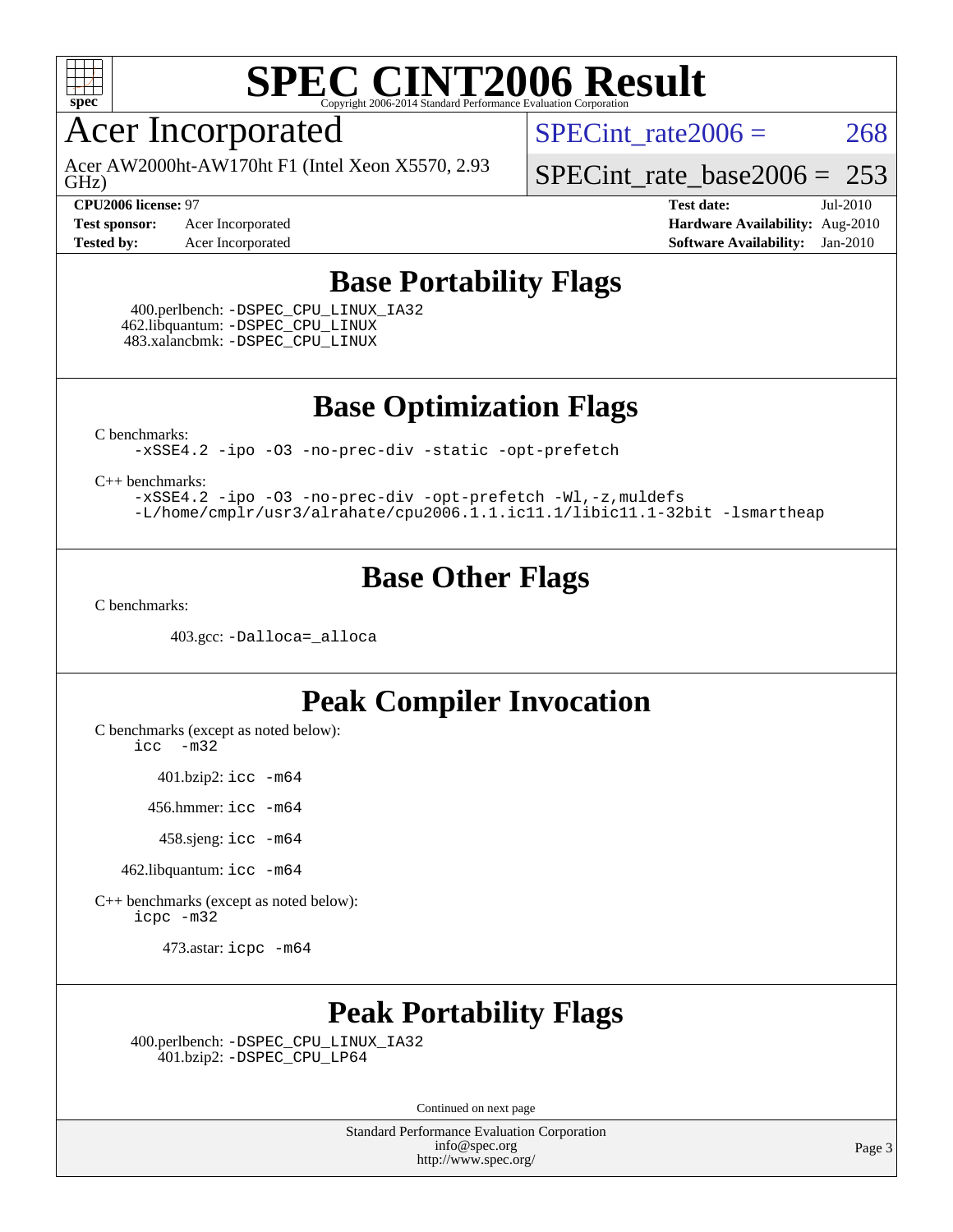

Acer Incorporated

GHz) Acer AW2000ht-AW170ht F1 (Intel Xeon X5570, 2.93 SPECint rate $2006 = 268$ 

[SPECint\\_rate\\_base2006 =](http://www.spec.org/auto/cpu2006/Docs/result-fields.html#SPECintratebase2006) 253

**[Test sponsor:](http://www.spec.org/auto/cpu2006/Docs/result-fields.html#Testsponsor)** Acer Incorporated **[Hardware Availability:](http://www.spec.org/auto/cpu2006/Docs/result-fields.html#HardwareAvailability)** Aug-2010

**[CPU2006 license:](http://www.spec.org/auto/cpu2006/Docs/result-fields.html#CPU2006license)** 97 **[Test date:](http://www.spec.org/auto/cpu2006/Docs/result-fields.html#Testdate)** Jul-2010 **[Tested by:](http://www.spec.org/auto/cpu2006/Docs/result-fields.html#Testedby)** Acer Incorporated **[Software Availability:](http://www.spec.org/auto/cpu2006/Docs/result-fields.html#SoftwareAvailability)** Jan-2010

### **[Peak Portability Flags \(Continued\)](http://www.spec.org/auto/cpu2006/Docs/result-fields.html#PeakPortabilityFlags)**

 456.hmmer: [-DSPEC\\_CPU\\_LP64](http://www.spec.org/cpu2006/results/res2010q3/cpu2006-20100802-12816.flags.html#suite_peakCPORTABILITY456_hmmer_DSPEC_CPU_LP64) 458.sjeng: [-DSPEC\\_CPU\\_LP64](http://www.spec.org/cpu2006/results/res2010q3/cpu2006-20100802-12816.flags.html#suite_peakCPORTABILITY458_sjeng_DSPEC_CPU_LP64) 462.libquantum: [-DSPEC\\_CPU\\_LP64](http://www.spec.org/cpu2006/results/res2010q3/cpu2006-20100802-12816.flags.html#suite_peakCPORTABILITY462_libquantum_DSPEC_CPU_LP64) [-DSPEC\\_CPU\\_LINUX](http://www.spec.org/cpu2006/results/res2010q3/cpu2006-20100802-12816.flags.html#b462.libquantum_peakCPORTABILITY_DSPEC_CPU_LINUX) 473.astar: [-DSPEC\\_CPU\\_LP64](http://www.spec.org/cpu2006/results/res2010q3/cpu2006-20100802-12816.flags.html#suite_peakCXXPORTABILITY473_astar_DSPEC_CPU_LP64) 483.xalancbmk: [-DSPEC\\_CPU\\_LINUX](http://www.spec.org/cpu2006/results/res2010q3/cpu2006-20100802-12816.flags.html#b483.xalancbmk_peakCXXPORTABILITY_DSPEC_CPU_LINUX)

### **[Peak Optimization Flags](http://www.spec.org/auto/cpu2006/Docs/result-fields.html#PeakOptimizationFlags)**

[C benchmarks](http://www.spec.org/auto/cpu2006/Docs/result-fields.html#Cbenchmarks):

Standard Performance Evaluation Corporation [info@spec.org](mailto:info@spec.org) <http://www.spec.org/> Page 4 400.perlbench: [-xSSE4.2](http://www.spec.org/cpu2006/results/res2010q3/cpu2006-20100802-12816.flags.html#user_peakPASS2_CFLAGSPASS2_LDCFLAGS400_perlbench_f-xSSE42_f91528193cf0b216347adb8b939d4107)(pass 2) [-prof-gen](http://www.spec.org/cpu2006/results/res2010q3/cpu2006-20100802-12816.flags.html#user_peakPASS1_CFLAGSPASS1_LDCFLAGS400_perlbench_prof_gen_e43856698f6ca7b7e442dfd80e94a8fc)(pass 1) [-ipo](http://www.spec.org/cpu2006/results/res2010q3/cpu2006-20100802-12816.flags.html#user_peakPASS2_CFLAGSPASS2_LDCFLAGS400_perlbench_f-ipo)(pass 2) [-O3](http://www.spec.org/cpu2006/results/res2010q3/cpu2006-20100802-12816.flags.html#user_peakPASS2_CFLAGSPASS2_LDCFLAGS400_perlbench_f-O3)(pass 2) [-no-prec-div](http://www.spec.org/cpu2006/results/res2010q3/cpu2006-20100802-12816.flags.html#user_peakPASS2_CFLAGSPASS2_LDCFLAGS400_perlbench_f-no-prec-div)(pass 2) [-static](http://www.spec.org/cpu2006/results/res2010q3/cpu2006-20100802-12816.flags.html#user_peakPASS2_CFLAGSPASS2_LDCFLAGS400_perlbench_f-static)(pass 2) [-prof-use](http://www.spec.org/cpu2006/results/res2010q3/cpu2006-20100802-12816.flags.html#user_peakPASS2_CFLAGSPASS2_LDCFLAGS400_perlbench_prof_use_bccf7792157ff70d64e32fe3e1250b55)(pass 2) [-ansi-alias](http://www.spec.org/cpu2006/results/res2010q3/cpu2006-20100802-12816.flags.html#user_peakCOPTIMIZE400_perlbench_f-ansi-alias) 401.bzip2: [-xSSE4.2](http://www.spec.org/cpu2006/results/res2010q3/cpu2006-20100802-12816.flags.html#user_peakPASS2_CFLAGSPASS2_LDCFLAGS401_bzip2_f-xSSE42_f91528193cf0b216347adb8b939d4107)(pass 2) [-prof-gen](http://www.spec.org/cpu2006/results/res2010q3/cpu2006-20100802-12816.flags.html#user_peakPASS1_CFLAGSPASS1_LDCFLAGS401_bzip2_prof_gen_e43856698f6ca7b7e442dfd80e94a8fc)(pass 1) [-ipo](http://www.spec.org/cpu2006/results/res2010q3/cpu2006-20100802-12816.flags.html#user_peakPASS2_CFLAGSPASS2_LDCFLAGS401_bzip2_f-ipo)(pass 2) [-O3](http://www.spec.org/cpu2006/results/res2010q3/cpu2006-20100802-12816.flags.html#user_peakPASS2_CFLAGSPASS2_LDCFLAGS401_bzip2_f-O3)(pass 2) [-no-prec-div](http://www.spec.org/cpu2006/results/res2010q3/cpu2006-20100802-12816.flags.html#user_peakPASS2_CFLAGSPASS2_LDCFLAGS401_bzip2_f-no-prec-div)(pass 2) [-static](http://www.spec.org/cpu2006/results/res2010q3/cpu2006-20100802-12816.flags.html#user_peakPASS2_CFLAGSPASS2_LDCFLAGS401_bzip2_f-static)(pass 2) [-prof-use](http://www.spec.org/cpu2006/results/res2010q3/cpu2006-20100802-12816.flags.html#user_peakPASS2_CFLAGSPASS2_LDCFLAGS401_bzip2_prof_use_bccf7792157ff70d64e32fe3e1250b55)(pass 2) [-opt-prefetch](http://www.spec.org/cpu2006/results/res2010q3/cpu2006-20100802-12816.flags.html#user_peakCOPTIMIZE401_bzip2_f-opt-prefetch) [-ansi-alias](http://www.spec.org/cpu2006/results/res2010q3/cpu2006-20100802-12816.flags.html#user_peakCOPTIMIZE401_bzip2_f-ansi-alias) [-auto-ilp32](http://www.spec.org/cpu2006/results/res2010q3/cpu2006-20100802-12816.flags.html#user_peakCOPTIMIZE401_bzip2_f-auto-ilp32) 403.gcc: [-xSSE4.2](http://www.spec.org/cpu2006/results/res2010q3/cpu2006-20100802-12816.flags.html#user_peakCOPTIMIZE403_gcc_f-xSSE42_f91528193cf0b216347adb8b939d4107) [-ipo](http://www.spec.org/cpu2006/results/res2010q3/cpu2006-20100802-12816.flags.html#user_peakCOPTIMIZE403_gcc_f-ipo) [-O3](http://www.spec.org/cpu2006/results/res2010q3/cpu2006-20100802-12816.flags.html#user_peakCOPTIMIZE403_gcc_f-O3) [-no-prec-div](http://www.spec.org/cpu2006/results/res2010q3/cpu2006-20100802-12816.flags.html#user_peakCOPTIMIZE403_gcc_f-no-prec-div) [-static](http://www.spec.org/cpu2006/results/res2010q3/cpu2006-20100802-12816.flags.html#user_peakCOPTIMIZE403_gcc_f-static) 429.mcf: [-xSSE4.2](http://www.spec.org/cpu2006/results/res2010q3/cpu2006-20100802-12816.flags.html#user_peakCOPTIMIZE429_mcf_f-xSSE42_f91528193cf0b216347adb8b939d4107) [-ipo](http://www.spec.org/cpu2006/results/res2010q3/cpu2006-20100802-12816.flags.html#user_peakCOPTIMIZE429_mcf_f-ipo) [-O3](http://www.spec.org/cpu2006/results/res2010q3/cpu2006-20100802-12816.flags.html#user_peakCOPTIMIZE429_mcf_f-O3) [-no-prec-div](http://www.spec.org/cpu2006/results/res2010q3/cpu2006-20100802-12816.flags.html#user_peakCOPTIMIZE429_mcf_f-no-prec-div) [-static](http://www.spec.org/cpu2006/results/res2010q3/cpu2006-20100802-12816.flags.html#user_peakCOPTIMIZE429_mcf_f-static) [-opt-prefetch](http://www.spec.org/cpu2006/results/res2010q3/cpu2006-20100802-12816.flags.html#user_peakCOPTIMIZE429_mcf_f-opt-prefetch) 445.gobmk: [-xSSE4.2](http://www.spec.org/cpu2006/results/res2010q3/cpu2006-20100802-12816.flags.html#user_peakPASS2_CFLAGSPASS2_LDCFLAGS445_gobmk_f-xSSE42_f91528193cf0b216347adb8b939d4107)(pass 2) [-prof-gen](http://www.spec.org/cpu2006/results/res2010q3/cpu2006-20100802-12816.flags.html#user_peakPASS1_CFLAGSPASS1_LDCFLAGS445_gobmk_prof_gen_e43856698f6ca7b7e442dfd80e94a8fc)(pass 1) [-prof-use](http://www.spec.org/cpu2006/results/res2010q3/cpu2006-20100802-12816.flags.html#user_peakPASS2_CFLAGSPASS2_LDCFLAGS445_gobmk_prof_use_bccf7792157ff70d64e32fe3e1250b55)(pass 2) [-O2](http://www.spec.org/cpu2006/results/res2010q3/cpu2006-20100802-12816.flags.html#user_peakCOPTIMIZE445_gobmk_f-O2) [-ipo](http://www.spec.org/cpu2006/results/res2010q3/cpu2006-20100802-12816.flags.html#user_peakCOPTIMIZE445_gobmk_f-ipo) [-no-prec-div](http://www.spec.org/cpu2006/results/res2010q3/cpu2006-20100802-12816.flags.html#user_peakCOPTIMIZE445_gobmk_f-no-prec-div) [-ansi-alias](http://www.spec.org/cpu2006/results/res2010q3/cpu2006-20100802-12816.flags.html#user_peakCOPTIMIZE445_gobmk_f-ansi-alias) 456.hmmer: [-xSSE4.2](http://www.spec.org/cpu2006/results/res2010q3/cpu2006-20100802-12816.flags.html#user_peakCOPTIMIZE456_hmmer_f-xSSE42_f91528193cf0b216347adb8b939d4107) [-ipo](http://www.spec.org/cpu2006/results/res2010q3/cpu2006-20100802-12816.flags.html#user_peakCOPTIMIZE456_hmmer_f-ipo) [-O3](http://www.spec.org/cpu2006/results/res2010q3/cpu2006-20100802-12816.flags.html#user_peakCOPTIMIZE456_hmmer_f-O3) [-no-prec-div](http://www.spec.org/cpu2006/results/res2010q3/cpu2006-20100802-12816.flags.html#user_peakCOPTIMIZE456_hmmer_f-no-prec-div) [-static](http://www.spec.org/cpu2006/results/res2010q3/cpu2006-20100802-12816.flags.html#user_peakCOPTIMIZE456_hmmer_f-static) [-unroll2](http://www.spec.org/cpu2006/results/res2010q3/cpu2006-20100802-12816.flags.html#user_peakCOPTIMIZE456_hmmer_f-unroll_784dae83bebfb236979b41d2422d7ec2) [-ansi-alias](http://www.spec.org/cpu2006/results/res2010q3/cpu2006-20100802-12816.flags.html#user_peakCOPTIMIZE456_hmmer_f-ansi-alias) [-auto-ilp32](http://www.spec.org/cpu2006/results/res2010q3/cpu2006-20100802-12816.flags.html#user_peakCOPTIMIZE456_hmmer_f-auto-ilp32) 458.sjeng: [-xSSE4.2](http://www.spec.org/cpu2006/results/res2010q3/cpu2006-20100802-12816.flags.html#user_peakPASS2_CFLAGSPASS2_LDCFLAGS458_sjeng_f-xSSE42_f91528193cf0b216347adb8b939d4107)(pass 2) [-prof-gen](http://www.spec.org/cpu2006/results/res2010q3/cpu2006-20100802-12816.flags.html#user_peakPASS1_CFLAGSPASS1_LDCFLAGS458_sjeng_prof_gen_e43856698f6ca7b7e442dfd80e94a8fc)(pass 1) [-ipo](http://www.spec.org/cpu2006/results/res2010q3/cpu2006-20100802-12816.flags.html#user_peakPASS2_CFLAGSPASS2_LDCFLAGS458_sjeng_f-ipo)(pass 2) [-O3](http://www.spec.org/cpu2006/results/res2010q3/cpu2006-20100802-12816.flags.html#user_peakPASS2_CFLAGSPASS2_LDCFLAGS458_sjeng_f-O3)(pass 2) [-no-prec-div](http://www.spec.org/cpu2006/results/res2010q3/cpu2006-20100802-12816.flags.html#user_peakPASS2_CFLAGSPASS2_LDCFLAGS458_sjeng_f-no-prec-div)(pass 2) [-static](http://www.spec.org/cpu2006/results/res2010q3/cpu2006-20100802-12816.flags.html#user_peakPASS2_CFLAGSPASS2_LDCFLAGS458_sjeng_f-static)(pass 2) [-prof-use](http://www.spec.org/cpu2006/results/res2010q3/cpu2006-20100802-12816.flags.html#user_peakPASS2_CFLAGSPASS2_LDCFLAGS458_sjeng_prof_use_bccf7792157ff70d64e32fe3e1250b55)(pass 2) [-unroll4](http://www.spec.org/cpu2006/results/res2010q3/cpu2006-20100802-12816.flags.html#user_peakCOPTIMIZE458_sjeng_f-unroll_4e5e4ed65b7fd20bdcd365bec371b81f) [-auto-ilp32](http://www.spec.org/cpu2006/results/res2010q3/cpu2006-20100802-12816.flags.html#user_peakCOPTIMIZE458_sjeng_f-auto-ilp32) 462.libquantum: [-xSSE4.2](http://www.spec.org/cpu2006/results/res2010q3/cpu2006-20100802-12816.flags.html#user_peakCOPTIMIZE462_libquantum_f-xSSE42_f91528193cf0b216347adb8b939d4107) [-ipo](http://www.spec.org/cpu2006/results/res2010q3/cpu2006-20100802-12816.flags.html#user_peakCOPTIMIZE462_libquantum_f-ipo) [-O3](http://www.spec.org/cpu2006/results/res2010q3/cpu2006-20100802-12816.flags.html#user_peakCOPTIMIZE462_libquantum_f-O3) [-no-prec-div](http://www.spec.org/cpu2006/results/res2010q3/cpu2006-20100802-12816.flags.html#user_peakCOPTIMIZE462_libquantum_f-no-prec-div) [-static](http://www.spec.org/cpu2006/results/res2010q3/cpu2006-20100802-12816.flags.html#user_peakCOPTIMIZE462_libquantum_f-static) [-auto-ilp32](http://www.spec.org/cpu2006/results/res2010q3/cpu2006-20100802-12816.flags.html#user_peakCOPTIMIZE462_libquantum_f-auto-ilp32) [-opt-prefetch](http://www.spec.org/cpu2006/results/res2010q3/cpu2006-20100802-12816.flags.html#user_peakCOPTIMIZE462_libquantum_f-opt-prefetch) 464.h264ref: [-xSSE4.2](http://www.spec.org/cpu2006/results/res2010q3/cpu2006-20100802-12816.flags.html#user_peakPASS2_CFLAGSPASS2_LDCFLAGS464_h264ref_f-xSSE42_f91528193cf0b216347adb8b939d4107)(pass 2) [-prof-gen](http://www.spec.org/cpu2006/results/res2010q3/cpu2006-20100802-12816.flags.html#user_peakPASS1_CFLAGSPASS1_LDCFLAGS464_h264ref_prof_gen_e43856698f6ca7b7e442dfd80e94a8fc)(pass 1) [-ipo](http://www.spec.org/cpu2006/results/res2010q3/cpu2006-20100802-12816.flags.html#user_peakPASS2_CFLAGSPASS2_LDCFLAGS464_h264ref_f-ipo)(pass 2) [-O3](http://www.spec.org/cpu2006/results/res2010q3/cpu2006-20100802-12816.flags.html#user_peakPASS2_CFLAGSPASS2_LDCFLAGS464_h264ref_f-O3)(pass 2) [-no-prec-div](http://www.spec.org/cpu2006/results/res2010q3/cpu2006-20100802-12816.flags.html#user_peakPASS2_CFLAGSPASS2_LDCFLAGS464_h264ref_f-no-prec-div)(pass 2) [-static](http://www.spec.org/cpu2006/results/res2010q3/cpu2006-20100802-12816.flags.html#user_peakPASS2_CFLAGSPASS2_LDCFLAGS464_h264ref_f-static)(pass 2) [-prof-use](http://www.spec.org/cpu2006/results/res2010q3/cpu2006-20100802-12816.flags.html#user_peakPASS2_CFLAGSPASS2_LDCFLAGS464_h264ref_prof_use_bccf7792157ff70d64e32fe3e1250b55)(pass 2) [-unroll2](http://www.spec.org/cpu2006/results/res2010q3/cpu2006-20100802-12816.flags.html#user_peakCOPTIMIZE464_h264ref_f-unroll_784dae83bebfb236979b41d2422d7ec2) [-ansi-alias](http://www.spec.org/cpu2006/results/res2010q3/cpu2006-20100802-12816.flags.html#user_peakCOPTIMIZE464_h264ref_f-ansi-alias) [C++ benchmarks:](http://www.spec.org/auto/cpu2006/Docs/result-fields.html#CXXbenchmarks) 471.omnetpp: [-xSSE4.2](http://www.spec.org/cpu2006/results/res2010q3/cpu2006-20100802-12816.flags.html#user_peakPASS2_CXXFLAGSPASS2_LDCXXFLAGS471_omnetpp_f-xSSE42_f91528193cf0b216347adb8b939d4107)(pass 2) [-prof-gen](http://www.spec.org/cpu2006/results/res2010q3/cpu2006-20100802-12816.flags.html#user_peakPASS1_CXXFLAGSPASS1_LDCXXFLAGS471_omnetpp_prof_gen_e43856698f6ca7b7e442dfd80e94a8fc)(pass 1) [-ipo](http://www.spec.org/cpu2006/results/res2010q3/cpu2006-20100802-12816.flags.html#user_peakPASS2_CXXFLAGSPASS2_LDCXXFLAGS471_omnetpp_f-ipo)(pass 2) [-O3](http://www.spec.org/cpu2006/results/res2010q3/cpu2006-20100802-12816.flags.html#user_peakPASS2_CXXFLAGSPASS2_LDCXXFLAGS471_omnetpp_f-O3)(pass 2) [-no-prec-div](http://www.spec.org/cpu2006/results/res2010q3/cpu2006-20100802-12816.flags.html#user_peakPASS2_CXXFLAGSPASS2_LDCXXFLAGS471_omnetpp_f-no-prec-div)(pass 2) [-prof-use](http://www.spec.org/cpu2006/results/res2010q3/cpu2006-20100802-12816.flags.html#user_peakPASS2_CXXFLAGSPASS2_LDCXXFLAGS471_omnetpp_prof_use_bccf7792157ff70d64e32fe3e1250b55)(pass 2) [-ansi-alias](http://www.spec.org/cpu2006/results/res2010q3/cpu2006-20100802-12816.flags.html#user_peakCXXOPTIMIZE471_omnetpp_f-ansi-alias) [-opt-ra-region-strategy=block](http://www.spec.org/cpu2006/results/res2010q3/cpu2006-20100802-12816.flags.html#user_peakCXXOPTIMIZE471_omnetpp_f-opt-ra-region-strategy-block_a0a37c372d03933b2a18d4af463c1f69) [-Wl,-z,muldefs](http://www.spec.org/cpu2006/results/res2010q3/cpu2006-20100802-12816.flags.html#user_peakEXTRA_LDFLAGS471_omnetpp_link_force_multiple1_74079c344b956b9658436fd1b6dd3a8a) [-L/home/cmplr/usr3/alrahate/cpu2006.1.1.ic11.1/libic11.1-32bit -lsmartheap](http://www.spec.org/cpu2006/results/res2010q3/cpu2006-20100802-12816.flags.html#user_peakEXTRA_LIBS471_omnetpp_SmartHeap_d86dffe4a79b79ef8890d5cce17030c3)  $473.\text{astar: } -xSSE4$ .  $2(\text{pass 2})$   $-\text{prof-gen}(\text{pass 1})$   $-i\text{po}(\text{pass 2})$ [-O3](http://www.spec.org/cpu2006/results/res2010q3/cpu2006-20100802-12816.flags.html#user_peakPASS2_CXXFLAGSPASS2_LDCXXFLAGS473_astar_f-O3)(pass 2) [-no-prec-div](http://www.spec.org/cpu2006/results/res2010q3/cpu2006-20100802-12816.flags.html#user_peakPASS2_CXXFLAGSPASS2_LDCXXFLAGS473_astar_f-no-prec-div)(pass 2) [-prof-use](http://www.spec.org/cpu2006/results/res2010q3/cpu2006-20100802-12816.flags.html#user_peakPASS2_CXXFLAGSPASS2_LDCXXFLAGS473_astar_prof_use_bccf7792157ff70d64e32fe3e1250b55)(pass 2) [-ansi-alias](http://www.spec.org/cpu2006/results/res2010q3/cpu2006-20100802-12816.flags.html#user_peakCXXOPTIMIZE473_astar_f-ansi-alias) [-opt-ra-region-strategy=routine](http://www.spec.org/cpu2006/results/res2010q3/cpu2006-20100802-12816.flags.html#user_peakCXXOPTIMIZE473_astar_f-opt-ra-region-strategy-routine_ba086ea3b1d46a52e1238e2ca173ed44) [-Wl,-z,muldefs](http://www.spec.org/cpu2006/results/res2010q3/cpu2006-20100802-12816.flags.html#user_peakEXTRA_LDFLAGS473_astar_link_force_multiple1_74079c344b956b9658436fd1b6dd3a8a) Continued on next page